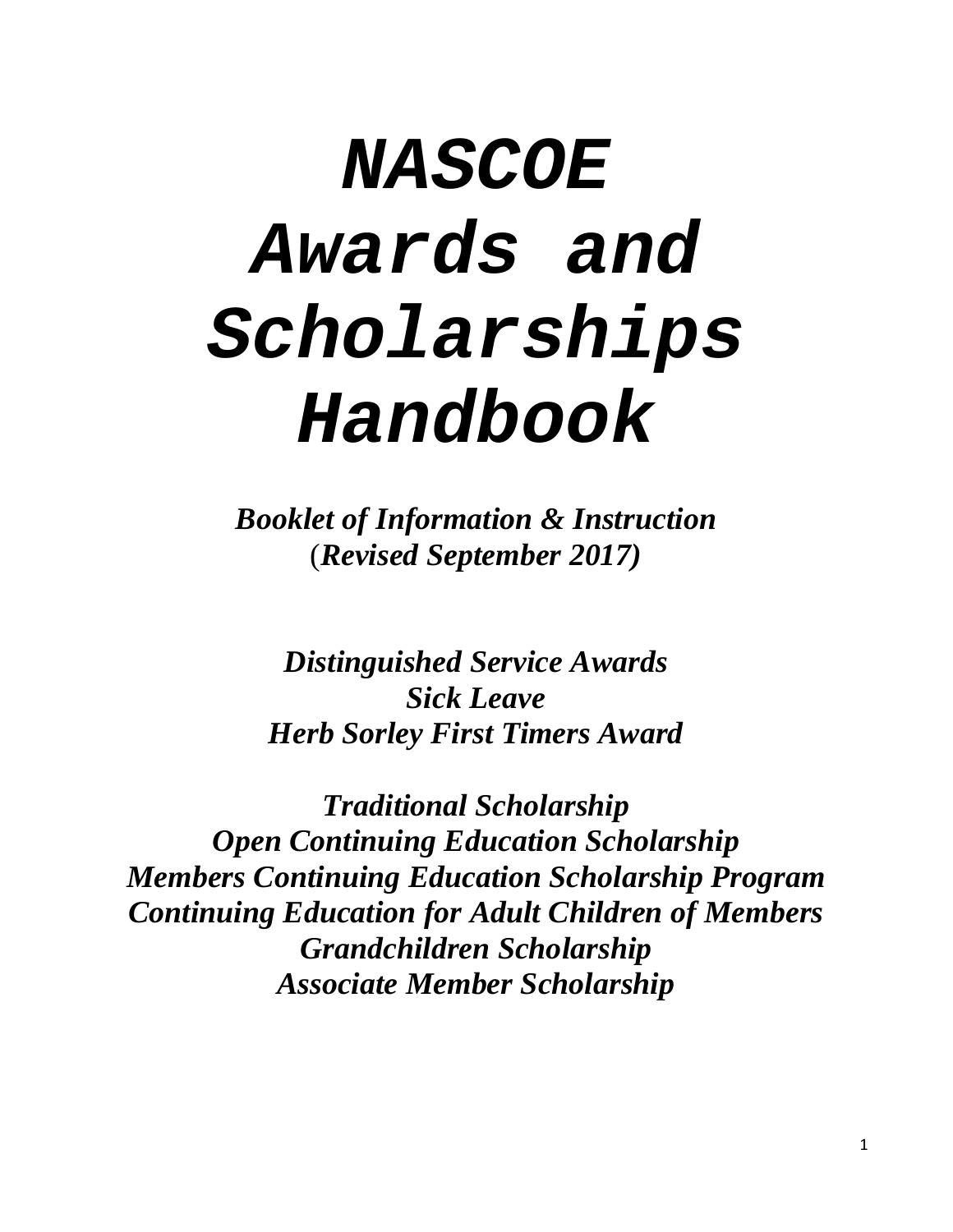#### <span id="page-1-0"></span>*\*\*The NASCOE scholarship and awards years shall be September 1 to August 31\*\**

#### *\*\*\*\*\* Associate members are not eligible for Distinguished Service Awards. \*\*\*\*\**

## **Distinguished Service Awards**

This Program encourages recognition of NASCOE members who make outstanding contributions in the Areas of: Service to NASCOE; Service to FSA-Agriculture; or Service to Community. Nominations for these awards are competitive.

- State winners are eligible to be considered for Area winners. Area winners are eligible to be considered for the National winner in each category.
- Any member of the Association may make a nomination.
- A State approving official of the State Association (which may be the State Awards Chairperson) is required to certify to the eligibility of the person being nominated.
- Members of the association in good standing, members serving under a permanent appointment, and members voluntarily retired during the current year are eligible to receive these awards.
- Only members of a State Association which is affiliated with the National association can be considered eligible at the Area and National levels.
- National officers, Area Executives, Alternate Area Executives, National Committee Chairpersons are ineligible for consideration of a Distinguished Service Award while serving in any of these capacities.
- No Member shall be awarded more than one Distinguished Service Award for the same action on the same level. This does not disqualify a Member from receiving multiple Distinguished Service Award in one or more categories with different nominations, but rather prevents winning two or more awards with the same nomination on the same level.

#### **Submitting Nominations**

**Nominations are available at [www.NASCOE.org](http://www.nascoe.org/) under Forms and Downloads.** 

#### **All nominations shall be electronically submitted NO LATER THAN JANUARY 1 on the official nomination format provided on www.NASCOE.org.**

The nomination form should furnish the following information:

- Name, address, email address, and telephone numbers of the nominee and nominator.
- Certification by an officer of the State Association that the nominee is serving under a permanent appointment and is in good standing.
- Award being recommended.
- Nomination information should be brief, factual and specific.

Area winner nominations will be returned to the Area winners by the National Awards chairperson once all Area winners have been selected. **The Area winner in each category will have one week to include any additional information he/she deems beneficial prior to judging by the National Committee.**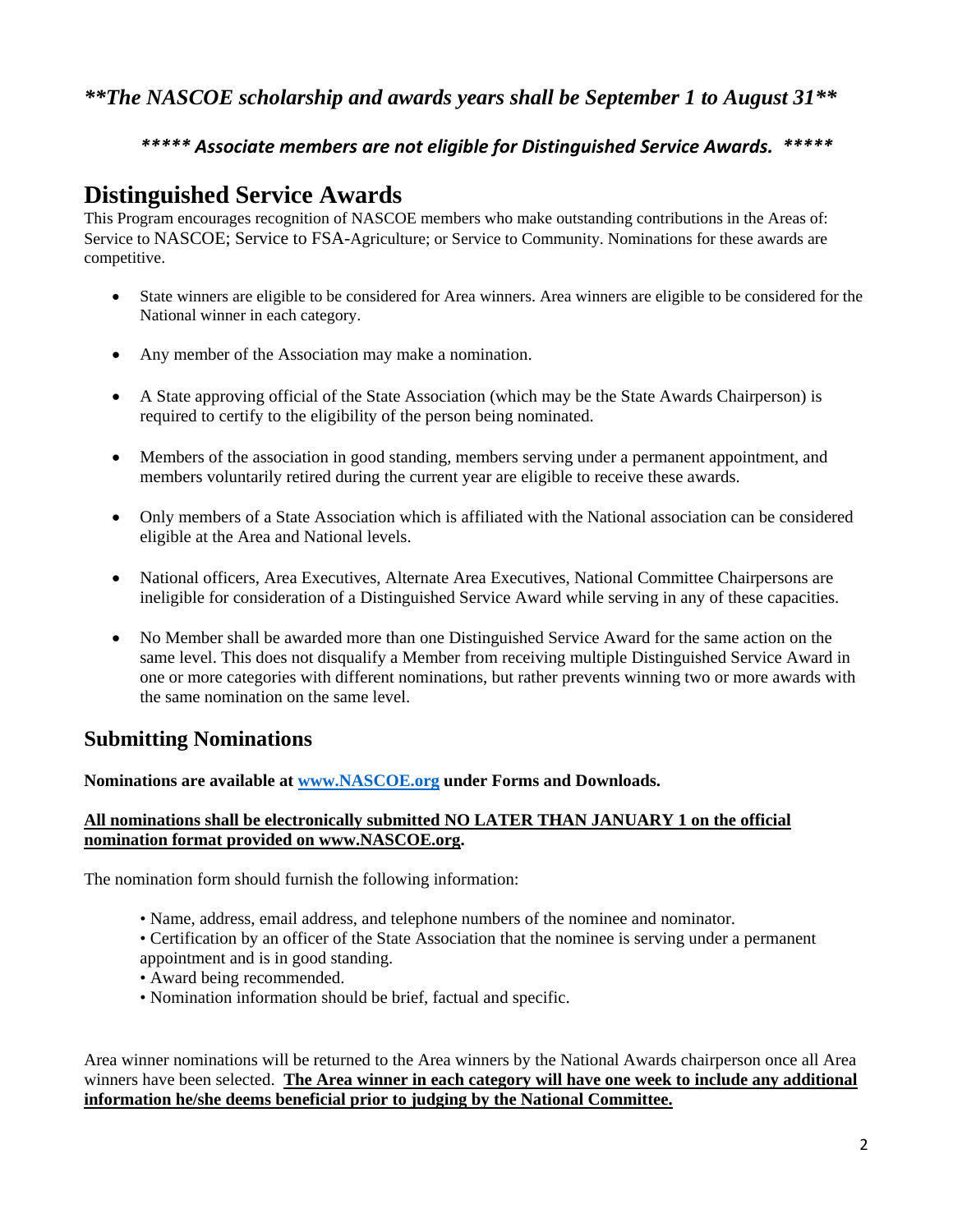#### **At the State level:**

- Each State Association President shall designate an annual Selection Committee no later than **DECEMBER 15.** The Committee shall have at least three (3), but not more than five (5), members or officers of the Association.
- If a State does not receive a nomination in a category, but the state did receive a nomination in that category the previous year (and that nomination did not win at the Area level), the state has the option of submitting the previous year's nomination in that category with the current year's nominations.
- The State Selection Committee shall select the most outstanding nomination in each of the three DSA categories no later than **FEBRUARY 20.**

#### **At the Area level:**

- The Selection Committee shall be appointed by the Area Executive. The Committee shall have at least three (3), but not more than five (5), members or officers of the Association
- If an Area does not receive a nomination in a category, but the Area did receive a nomination in that category the previous year (and that nomination did not win at the National level), the Area has the option of submitting the previous year's nomination in that category with the current year's nominations.
- The Area Awards Committee shall select the most outstanding nomination in each of the three DSA categories by **FEBRUARY 20**.
- If a tie vote occurs at the Area Level, the Area Chairperson shall break the tie by judging the applications that are tied.

#### **At the National Level:**

- The Selection Committee for judging DSA nominations at the National Level will be the Area Executives.
- If a nomination is from the Area Executive's own state, the Alternate Area Executive Committee Member will judge that category.
- In the event of a conflict of interest, the President shall designate someone else to judge that nomination.
- If a tie vote occurs at the National Level, the National Chairperson shall break the tie by judging the applications that are tied.
- The DSA nominations selected at the National Level shall, in the judgment of the Committee, be sufficiently outstanding to merit such honorary recognition. For this reason, the Committee may decline to select a winner in any category. The Committee is also authorized to initiate and select DSA winners on their own volition without the requirement of a formal nomination.
- **The National Selection Committee shall make the National selections by APRIL 1**.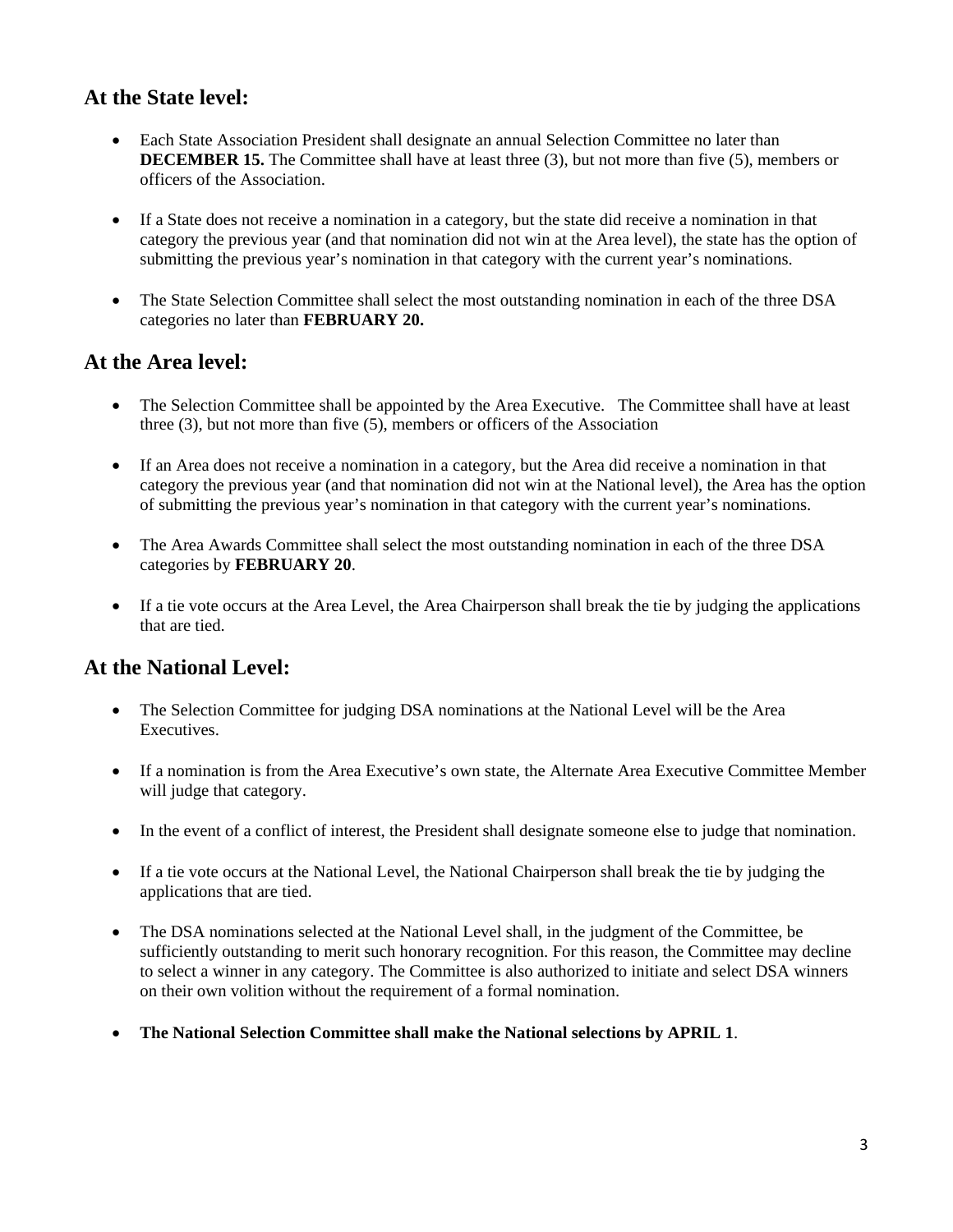## <span id="page-3-0"></span>**DSA Area and National level presentations:**

- Plaques for Area and National DSA winners will be ordered by the National Awards Chairperson and paid for by NASCOE. The Area plaques will be presented at the area rally and show the city of the Area Rally for the winning year, and National plaques will be presented at the National Convention and show the city of the National Convention for the winning year.
- At National Convention, the National President and the Awards Chairperson shall make arrangements for the presentation ceremonies for National winners of the DSA's, including the presence of the award recipients.
- Each National recipient shall be paid for round trip airfare (economy class) + a flat fee of \$250 for expenses provided national recipients attend the entire National Convention.
- Digital photographs shall be submitted by each Area and National winner to be displayed during National Convention.

## **Sick Leave Awards**

- Certificates and plaques shall be requested through the Area Awards Chairperson 60 days prior to the Area Rally or National Convention.
- Certificates obtained, at no charge, from the NASCOE Area Awards Chairperson are awarded for accumulated sick leave of 1000, 1500, and 2000 hours. These are to be presented at the Area Rally or National Convention.
- Plaques are awarded to permanent employees who are NASCOE members in good standing that accumulate 2500, 3000, and 3500 hours and above of unused sick leave. The State Awards Chairperson should contact the Area Awards Chairperson, who will forward this information to the National Awards Chairperson to order the necessary plaques. Plaques should be presented at the Area Rally or National Convention.

## **Herb Sorely First Timers Award**

- Any NASCOE member that is attending their first NASCOE Convention is eligible to participate.
- Notebooks to participate will be picked up from the NASCOE Awards Chair during the first break of National Convention.
- Notebooks will be returned to the National Chair at the first break of the last day of Convention.
- First place winner will receive \$200, Second place will receive \$100, and Third place will receive \$50. These cash awards will be presented during the National Convention Banquet.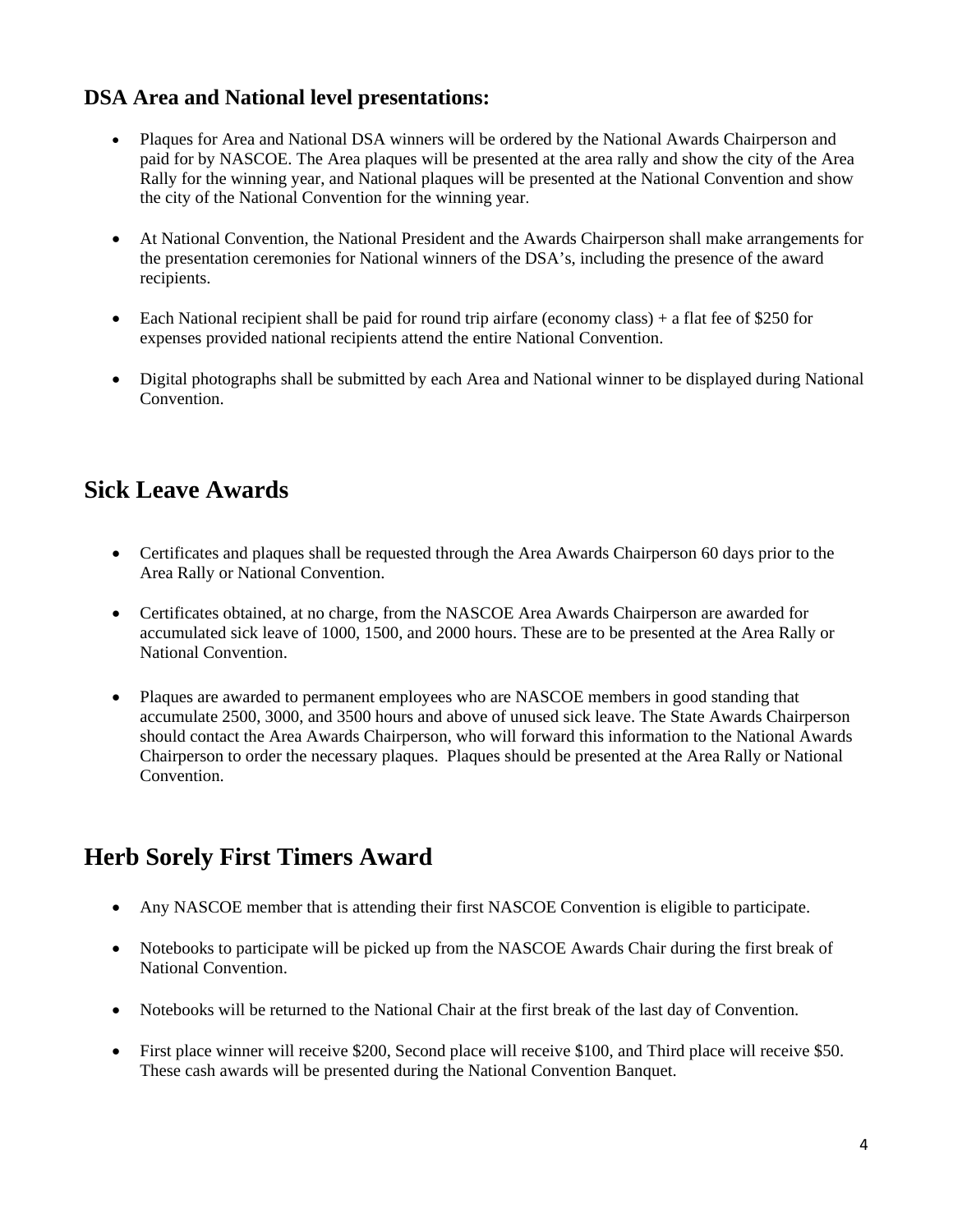# **Scholarships**

- All Scholarship applications must be submitted online no later than January 1 using the official application on the NASCOE website.
- Letters of recommendation and the most recent posted transcript shall be required to be submitted with the application no later than January 1. Applications submitted without these documents will be disqualified.
- College/ Trade School enrollment information and a digital picture of Area winners shall be required to be emailed to the Area Scholarship chair no later than March 1. Upon receipt of the requested documentation, the area chair will forward those documents to the State Scholarship Chairperson and the National Scholarship Chairperson.
- Scholarship money shall not be released until a Thank You letter to NASCOE is received by the National Scholarship Chair and the NASCOE Treasurer for Area and National winners.
- For all scholarship purposes, NASCOE members are defined as full dues paying members.
- Associate members, their spouse, their children / legal dependents, or their grandchildren are only eligible for the Associate Member Scholarship*.*
- Scholarship applications submitted on the wrong form will be disqualified.
- All applications received will be judged at the Area level.
- Only Area winners will be forwarded to the National level for judging.
- The application must be certified as eligible by an Approving Official of the State Association.
- All sources of information concerning each applicant will be considered
- All scholarship applications are competitive, and all applicants will be evaluated on the basis of:
	- **Ability**: This shall include both mental and physical factors which might affect the applicant's ability to benefit by further education. This will be judged by available school and health records and any other information which may reflect on the student's ability.
	- **Incentive Assistance**: All pertinent information relative to the student's desire to continue his/her education and to the other financial resources available to meet the student's desire will be considered.
	- **Personal Characteristics**: Any other personal characteristics such as initiative industry, persistence, and leadership ability, personal and social adjustment which might affect student success will be considered.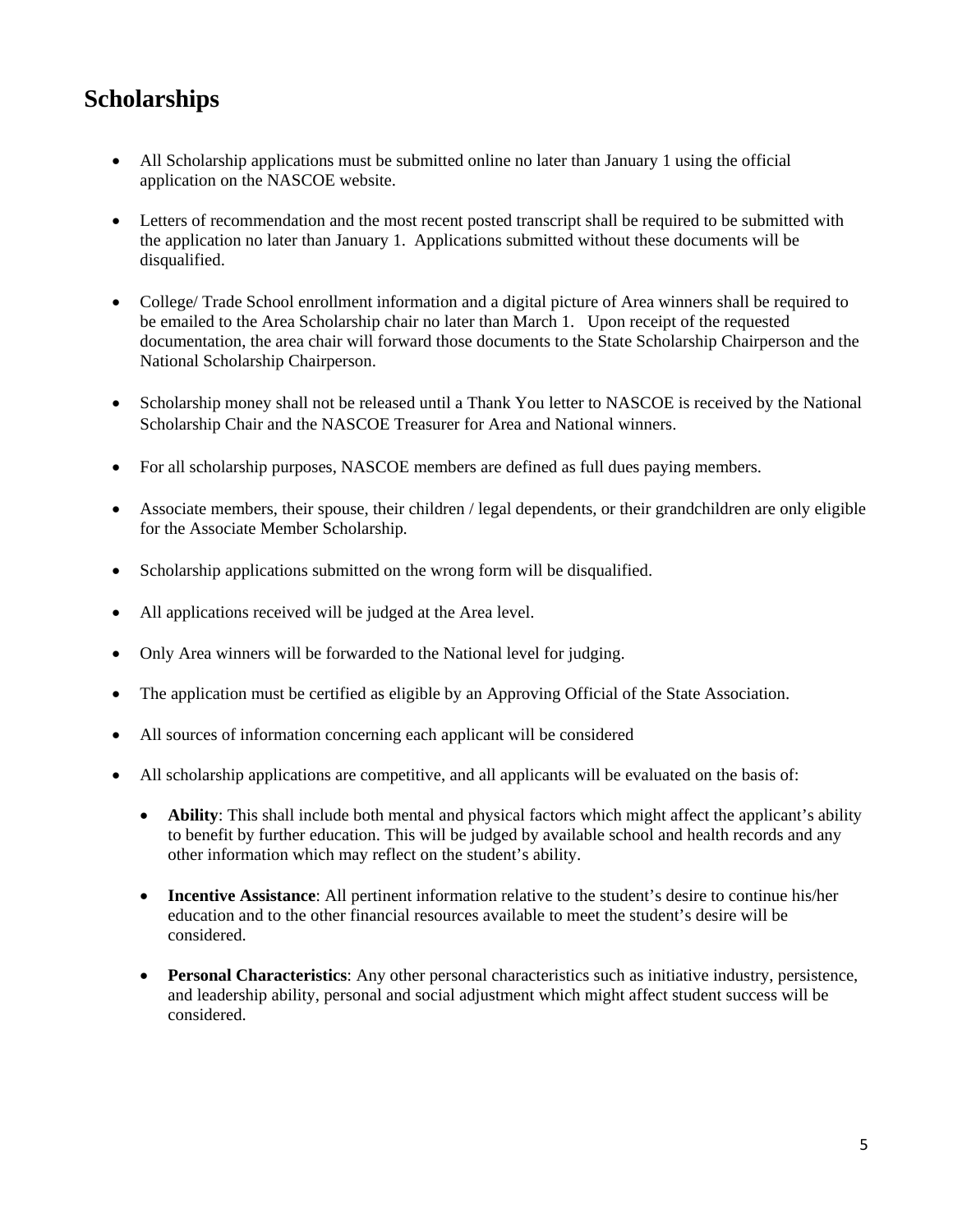## <span id="page-5-0"></span>**Traditional Scholarship**

- This award may only be used to defray expenses for a graduating high school senior or first-year college freshman enrolled as a full time student with a minimum of 12 hours at an accredited college, university or trade school. Applicants must be a NASCOE member's child, or a member's legal dependent. The NASCOE member's dues must be paid and membership kept current for the past 5 years, or if less than 5 years, continuous membership has been maintained since becoming a NASCOE member within the first 12 months of becoming a permanent employee. This scholarship can only be won once at the Area and National level.
- Once the Area winner has submitted an appreciation letter to the National Scholarship Chairperson and National Treasurer, the area winner will be awarded \$1,500 in a one-time lump sum check.
- Once selected, the National winner's scholarship award will be divided accordingly:
	- $\circ$  If the National winner is a graduating high school senior, he/she will receive \$1,000 during the 1<sup>st</sup> year of college, and \$500 each year following for their  $2<sup>nd</sup>$ ,  $3<sup>rd</sup>$ , and  $4<sup>th</sup>$  years of college.
	- o If the National winner is a first-year college freshman, he/she will receive \$1,500 during the  $1<sup>st</sup>$ year of college, and \$500 each year following for their  $3<sup>rd</sup>$  and  $4<sup>th</sup>$  years of college.

#### **Open Continuing Education Scholarship**

- This award may only be used to defray expenses for a  $2<sup>nd</sup>$  year,  $3<sup>rd</sup>$  year,  $4<sup>th</sup>$  year, or graduate student continuing their education at an accredited college, university or trade school while carrying 6 or more credit hours per semester. Applicants must be a NASCOE member, member's spouse, member's child, member's legal dependent, or member's grandchild. The NASCOE member's dues must be paid and membership kept current for the past *5* years, or, if less than 5 years, continuous membership has been maintained since becoming a NASCOE Member within the first 12 months of becoming a permanent employee. This scholarship can only be won once at the Area and National level.
- Once the Area winner has submitted an appreciation letter to the National Scholarship Chairperson and National Treasurer, the area winner will be awarded \$250 in a one-time lump sum check.
- Once selected, the National winner will receive a one-time lump sum payment of \$1,000.

#### **Member Continuing Education**

• The applicants must be a NASCOE member continuing their education at an accredited college, university or trade school. The NASCOE member's dues must be paid and membership kept current for the past 5 years, or, if less than 5 years, continuous membership has been maintained since becoming a NASCOE Member within the first 12 months of becoming a permanent employee. The Member must be attending, or currently enrolled to attend, an accredited college or participating in a career advancement program designed to increase the skill set of a member and further their employment abilities within the Farm Service Agency. This award can only be won once at the Area and National level.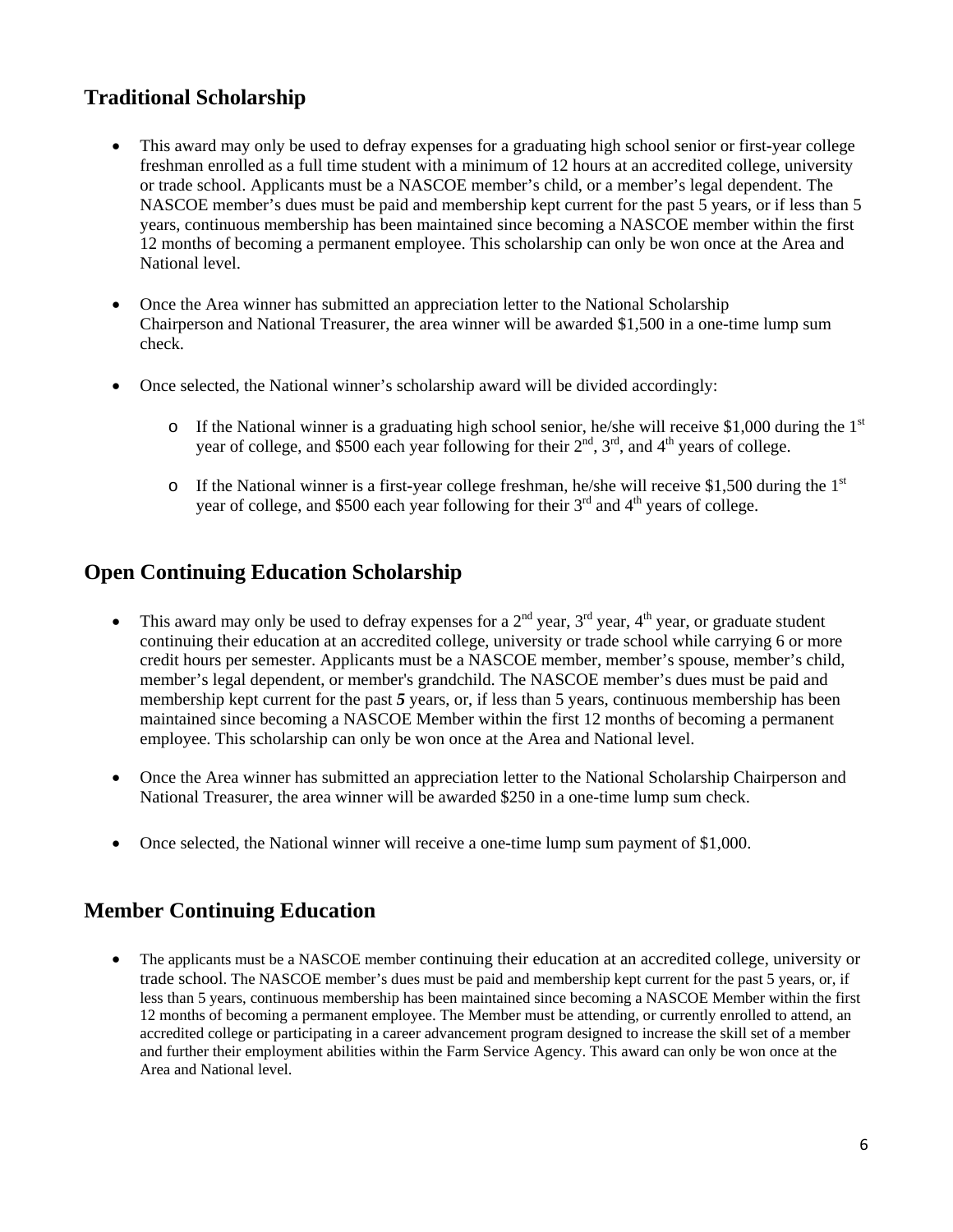- <span id="page-6-0"></span>• Once the Area winner has submitted an appreciation letter to the National Scholarship Chairperson and National Treasurer, the area winner will be awarded \$250 in a one-time lump sum check.
- Once selected, the National winner will receive a one-time lump sum payment of \$1,000.

#### **Continuing Education for Adult Children of Members**

- This award may only be used to defray expenses for a Member's adult child continuing their education as required or encouraged through their employer for 5 or less credit hours a semester. Applicants must be a member's child, member's legal dependent, or member's grandchild. The NASCOE member's dues must be paid and membership kept current for the past *5* years, or, if less than 5 years, continuous membership has been maintained since becoming a NASCOE Member within the first 12 months of becoming a permanent employee. This scholarship can only be won once at the National level.
- Once the National winner has submitted an appreciation letter to the National Scholarship Chairperson and National Treasurer, the National winner will be awarded \$250 in a one-time lump sum check.

### **Grandchildren Scholarship**

- This award may be used to defray expenses for a student continuing their education enrolled at an accredited college, university or trade school while carrying 12 or more credit hours per semester. Applicants must be a member's grandchild. The NASCOE member's dues must be paid and membership kept current for the past *5* years, or, if less than 5 years, continuous membership has been maintained since becoming a NASCOE Member within the first 12 months of becoming a permanent employee. The evaluation criteria are based on ability, incentive assistance, and other personal characteristics. This scholarship can only be won once at the National level.
- Once the National winner has submitted an appreciation letter to the National Scholarship Chairperson and National Treasurer, the National winner will be awarded \$500 in a one-time lump sum check.

#### **Associate Member Scholarship**

- This award may only be used to defray expenses for an associate member, an associate member's spouse, an associate member's child, grandchild or legal dependent enrolled as a student with a minimum of 6 hours of enrollment at an accredited college, university or trade school. The NASCOE Associate member's dues must be paid and membership kept current for the past 5 years. This scholarship can only be won once at the National level
- Once the National winner has submitted an appreciation letter to the National Scholarship Chairperson and National Treasurer, the National winner will be awarded \$500 in a one-time lump sum check.

#### **THE AWARDEE MUST SATISFACTORILY COMPLETE AT LEAST ONE SEMESTER OF SCHOOLING OR RETURN THE MONEY!**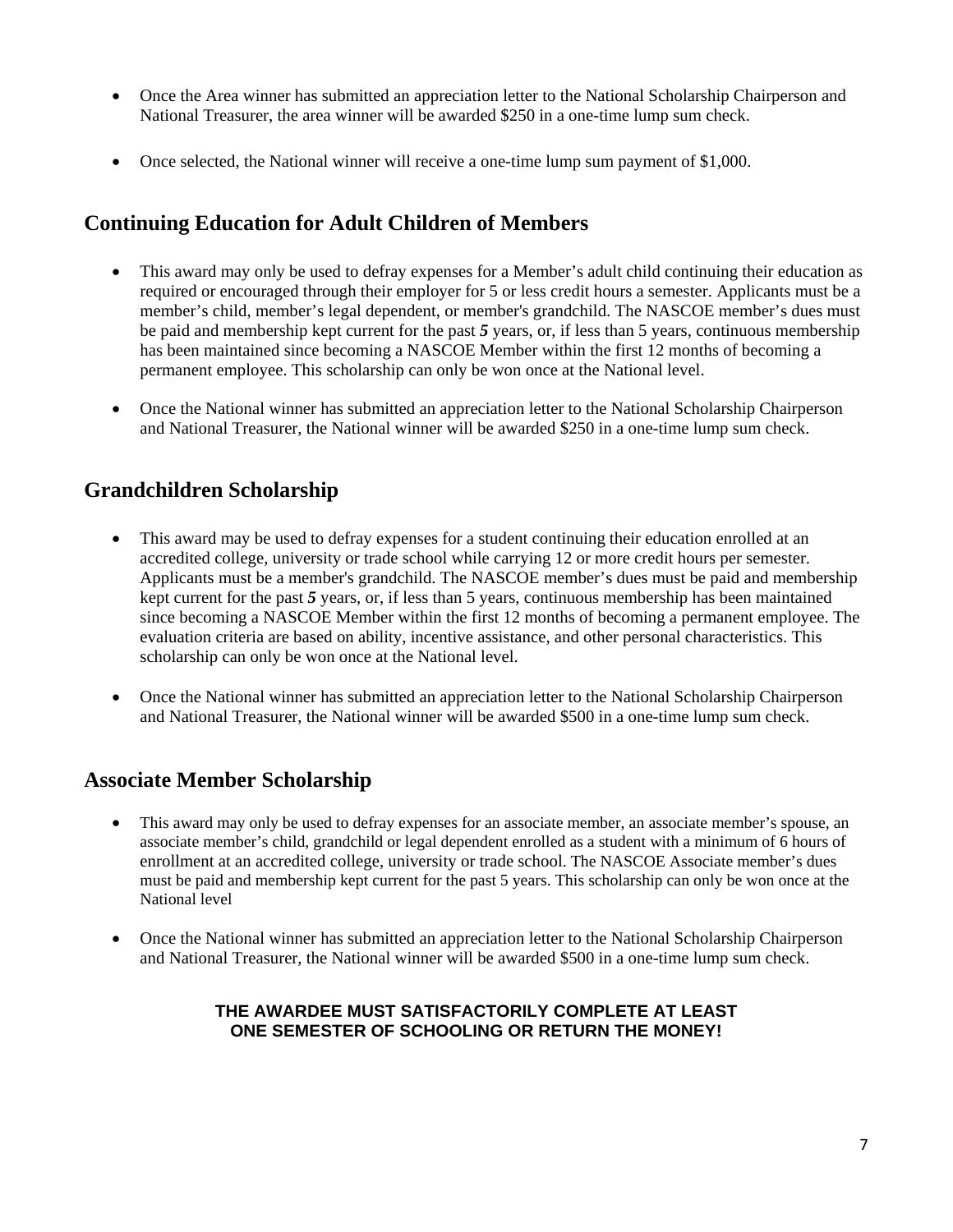### <span id="page-7-0"></span>**At the State Level:**

- Each State Association President shall designate an annual Selection Committee no later than **DECEMBER 15.** The Committee shall have at least three (3), but not more than five (5), members or officers of the Association.
- The State Selection Committee shall select the most outstanding nomination in each of the scholarship categories no later than **FEBRUARY 20.**

#### **At the Area level:**

- The Selection Committee shall be appointed by the Area Executive. The Committee shall have at least three (3), but not more than five (5), members or officers of the Association.
- The Area Scholarship Committee shall select the most outstanding nomination in each of the scholarship categories by **FEBRUARY 20**.
- If a tie vote occurs at the Area Level, the Area Chairperson shall break the tie by judging the applications that are tied.
- The National Chairperson shall be notified of the Area winners for each category no later than **MARCH 1.**

#### **At the National Level:**

- The Selection Committee at the National Level will be the Area Executives.
- If an application is from the Area Executive's own state, the Alternate Area Executive Committee Member will judge that category.
- In the event of a conflict of interest, the President shall designate someone else to judge that nomination.
- If a tie vote occurs at the National Level, the National Chairperson shall break the tie by judging the applications that are tied.
- Digital photographs of the National and Area winners will be displayed at the National Convention along with their applications.
- **The National Selection Committee shall make the National selections by APRIL 1**.